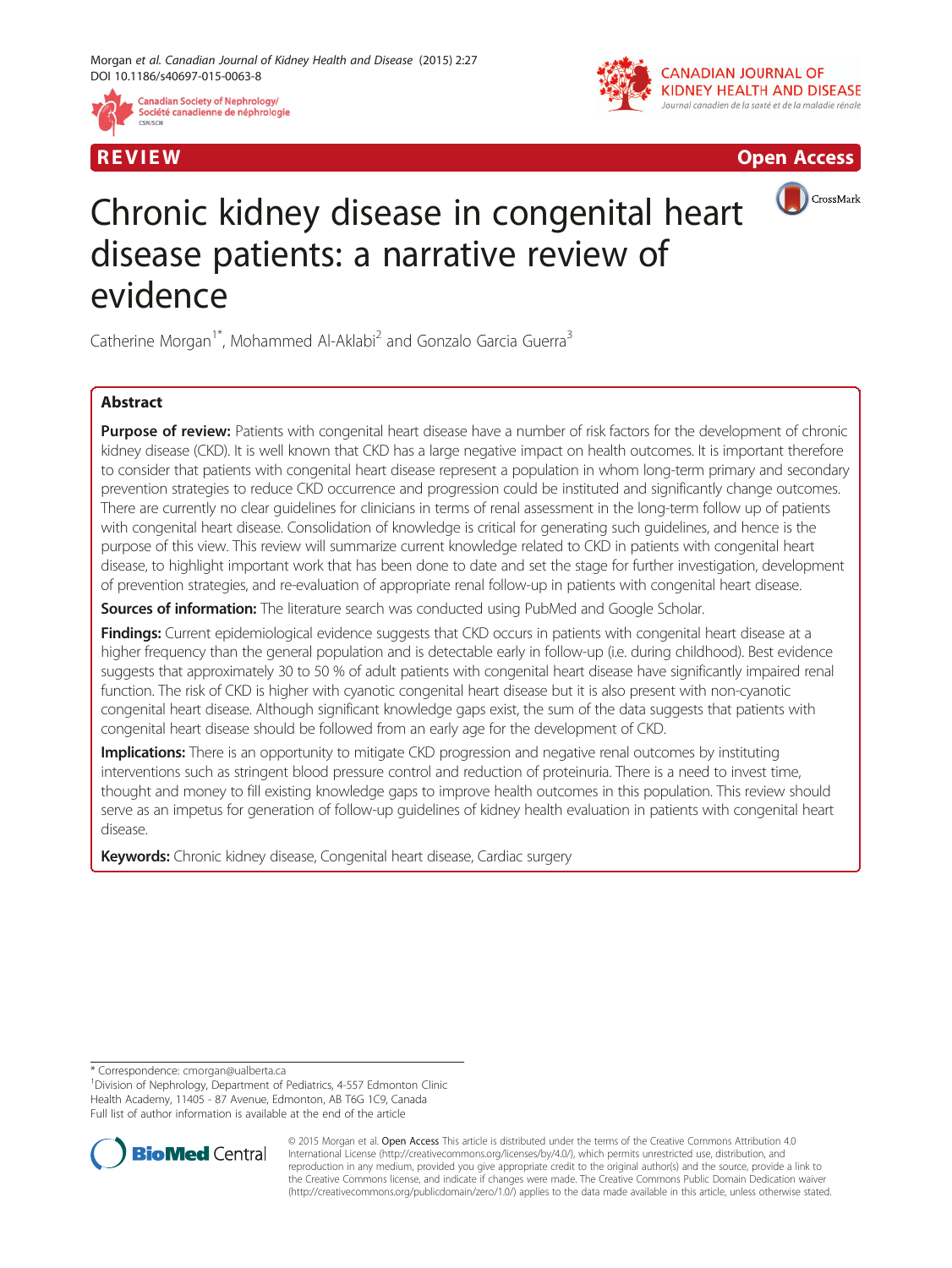## Abrégé

Objet de l'étude: Les patients atteints de cardiopathie congénitale présentent un certain nombre de facteurs de risque de développer une insuffisance rénale chronique (IRC). On sait que l'IRC comporte de nombreux effets négatifs sur l'état de santé. Les patients atteints de cardiopathie congénitale formeraient donc une population chez qui la mise en place de stratégies de prévention primaires et secondaires en vue de réduire la fréquence et la progression de l'IRC pourrait améliorer considérablement les résultats. Il n'existe actuellement, pour les cliniciens, aucune ligne directrice claire régissant l'évaluation de la fonction rénale dans le cadre du suivi à long terme des patients atteints de cardiopathie congénitale. La mise en commun des connaissances est cruciale pour l'élaboration de telles lignes directrices, d'où l'objet de la présente étude. Celle-ci présentera une synthèse des connaissances actuelles relatives à l'IRC chez les patients atteints de cardiopathie congénitale, afin de souligner le travail important effectué jusqu'ici et de préparer le terrain pour des recherches approfondies, d'élaborer des stratégies de prévention, ainsi que de réévaluer le suivi approprié de la fonction rénale chez les patients atteints de cardiopathie congénitale.

Sources d'information: La recherche documentaire a été effectuée à l'aise de PubMed et Google Scholar.

Conclusion: Les signes épidémiologiques actuels suggèrent que l'IRC se présente chez les patients atteints de cardiopathie congénitale plus fréquemment que chez la population en général et qu'elle peut être détectée de manière précoce (c.-à-d. durant l'enfance). Les données indiquent qu'environ 30 à 50 % des patients adultes atteints de cardiopathie congénitale subissent une détérioration de la fonction rénale. Les risques de développer une IRC sont accrus chez les patients atteints d'une cardiopathie cyanogène congénitale, bien qu'ils existent aussi dans les cas de cardiopathie congénitale non cyanogène. Bien qu'il y ait des lacunes considérables dans les connaissances, la somme des données suggère que les patients atteints de cardiopathie congénitale devraient faire l'objet d'un suivi dès un jeune âge afin de déceler l'apparition de l'IRC.

Répercussions: Il serait possible d'atténuer la progression et les effets négatifs sur la fonction rénale en instituant des interventions telles qu'un contrôle rigoureux de la pression artérielle, ainsi que la réduction de la protéinurie. Un investissement en matière de temps, de réflexion et d'argent serait nécessaire afin de combler les lacunes dans les connaissances, et ainsi améliorer les effets sur la santé de la population en question. La présente étude devrait motiver l'élaboration de lignes directrices pour le suivi de la fonction rénale chez les patients atteints de cardiopathie congénitale.

# What was known before

Several basic science, physiological and epidemiological studies report on the development of CKD in patients in congenital heart disease.

#### What this review adds

This review consolidates the current knowledge regarding CKD in patients with congenital heart disease, and places findings from different lines of investigation within a larger context, while making future research and clinical care needs clear.

## Background

With advances in care, children undergoing complex cardiac repairs are surviving more frequently, resulting in a markedly increasing number of adults with congenital heart disease [\[1](#page-7-0), [2](#page-7-0)]. It is important to think about the impact that these intensive interventions have on organ systems, including the kidney. The kidney is at high risk of long-term negative impact, given the pathophysiological changes that occur in the context of congenital heart disease, surgical intervention and cardiopulmonary bypass,

post-operative critical care and recurrent exposure to potential renal insults. Patients with congenital heart disease use substantial healthcare resources, and not just during the time of cardiac repair, but also as surviving adults with congenital heart disease [\[3](#page-7-0)]. Chronic kidney disease (CKD) also causes significant personal and economical health care burden and is associated with worse long term outcome, quality of life and well being in the general population [\[4](#page-7-0)]. Hence CKD in patients with congenital heart disease has potential for synergistic negative impact.

Although there are a significant number of gaps in the knowledge related to the renal outcomes of children with congenital heart disease and children who have had cardiac surgery, current evidence demonstrates CKD as an increasingly prevalent and important problem in these patients. Given the potential to mitigate CKD development and progression in many different populations, with universally accepted interventions, clinicians, researchers, and policy makers should be interested in this problem from both an economical and patient-centered outcome point of view. This review will consolidate current knowledge related to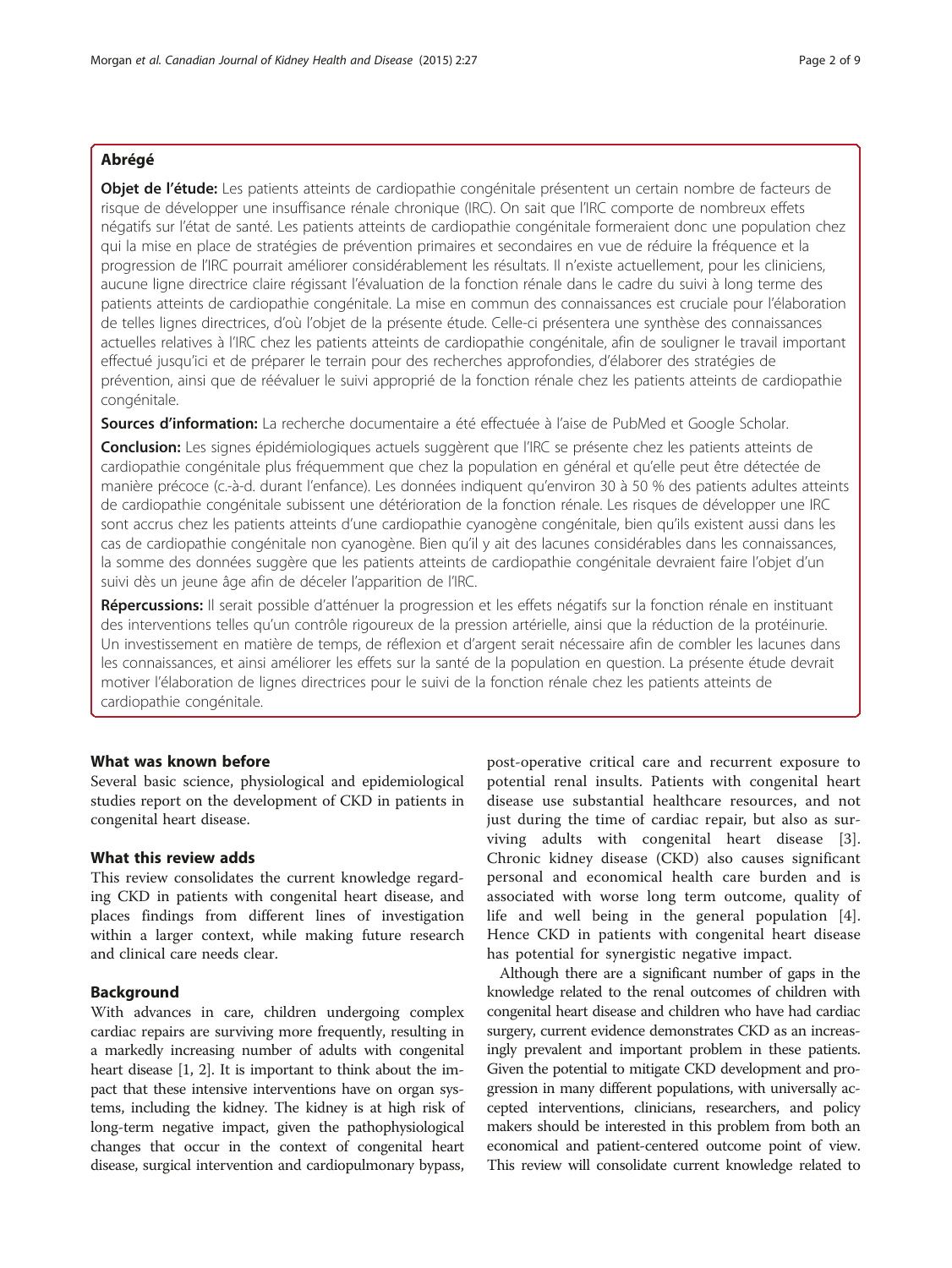<span id="page-2-0"></span>CKD in patients with congenital heart disease, to highlight important work that has been done and set the stage for further investigation, development of prevention strategies, and re-evaluation of appropriate renal follow-up in children with congenital heart disease and cardiac surgery.

#### Review

## Pathophysiology in congenital heart disease can lead to long-term changes in kidney structure and function

Children with congenital heart disease have a number of risk factors for potential development of CKD later in life, including pathophysiological changes related to a structurally abnormal heart and circulation. These may include polycythemia, cyanosis and chronic hypoxia, changes in renal blood flow and intraglomerular hemodynamics, and derangements in neurohormonal activation (Fig. 1).

In cyanotic congenital heart disease, chronic hypoxia stimulates erythrocytosis through the stimulation of erythropoeitin, resulting in increase blood viscosity [\[5](#page-7-0)–[7](#page-7-0)]. Several decades ago, experimental increase of the hematocrit with resulting hyperviscosity was shown to influence renal hemodynamics, with glomerular hyperfiltration being a predominant feature [[8](#page-7-0)]; hyperviscosity could lead to changes in glomerular arteriolar resistance, hydraulic pressure across the glomerulus, and increased filtration fraction. In a small study by Passwell et al. in 1976, children with cyanotic heart disease were shown to have decreased glomerular filtration rate (GFR) (measured by 24 h urine creatinine clearance) that increased to normal range within 3 months after correction of the heart lesion; the reduced GFR prior to complete surgical correction was associated with high hematocrit [\[9\]](#page-7-0). Although Burlet et al. demonstrated normal pre-operative GFR by inulin clearance in 18 children with stable cyanotic congenital heart disease, renal plasma flow (and renal blood flow) was reduced with a resulting increase in filtration fraction [[10](#page-7-0)]; the investigators explanation for this phenomenon was hyperviscosity induced increase in efferent arteriolar tone with resulting glomerular hypertension and rise in effective filtration pressure. In adult patients with a history of Tetralogy of Fallot repair in childhood, assessed at a mean of 20 years after repair (range 18-23), increasing hematocrit was tightly correlated with increasing filtration fraction [\[11\]](#page-7-0). Of critical importance is the knowledge that high glomerular hydrostatic pressure and increased filtration fraction can lead to chronic nephropathological changes including glomerulosclerosis [\[12, 13\]](#page-7-0).

In 1960, Spear described "giant glomeruli" in adult patients with cyanotic congenital heart disease [\[14\]](#page-7-0), the pathogenesis of which was unexplained at that time. More recently, glomeruli of adults with cyanotic congenital heart disease have been characterized by dilated hilar arterioles, an increase in glomerular capillary diameter with red cell engorgement and glomerular enlargement [\[15](#page-7-0)]. The pathogenic mechanism behind these changes is thought to be due to stimulation of intraglomerular nitric oxide release

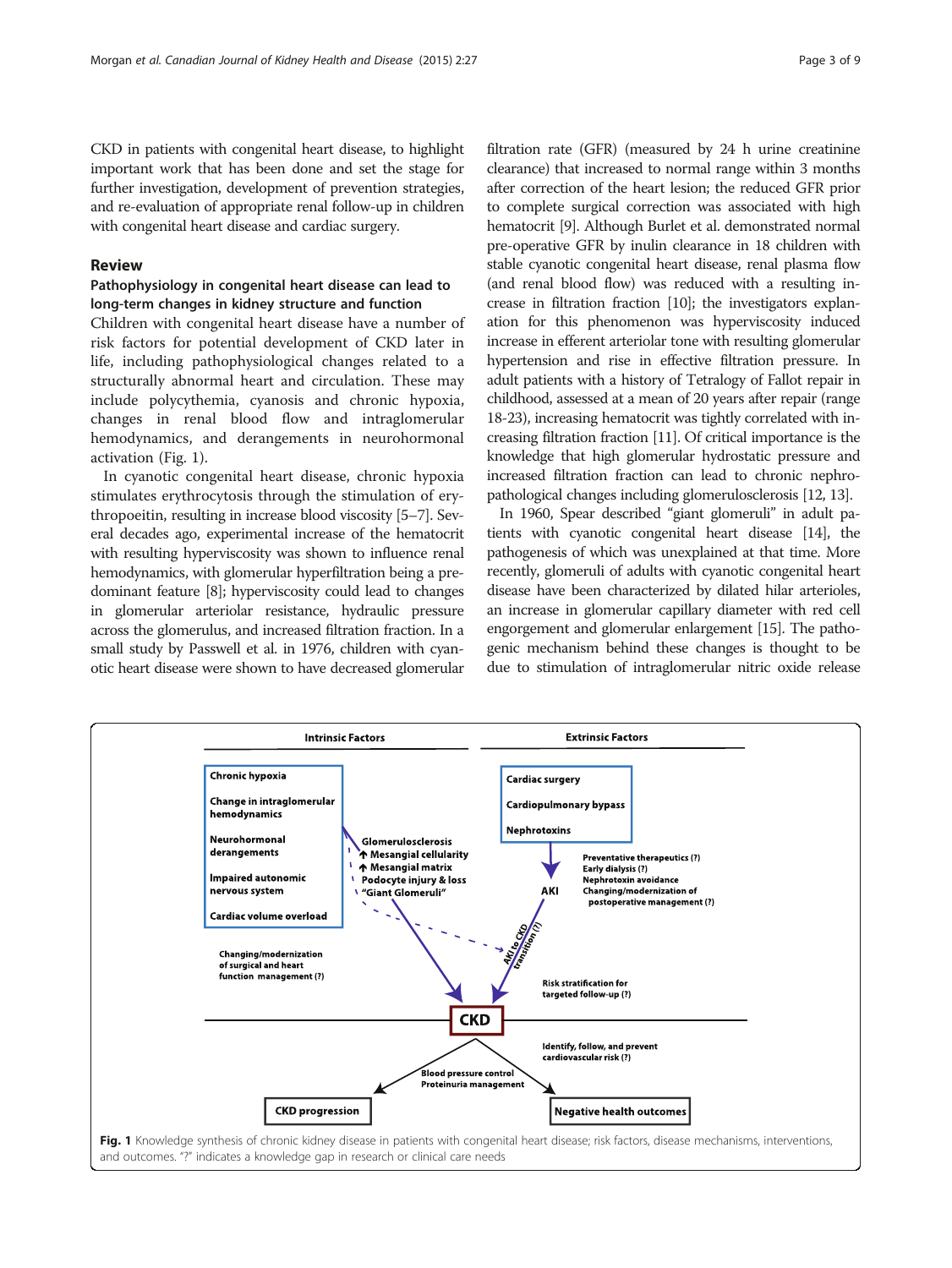though increased endothelial shear stress, which accompanies increased whole blood viscosity [[15](#page-7-0)].

Non-vascular glomerular abnormalities also suggest additional pathogenic mechanisms in cyanotic congenital heart disease. Increased juxtaglomerular and mesangial cellularity and increased mesangial matrix has been demonstrated, with the presence of a left to right shunt being a major contributing factor [[15](#page-7-0), [16](#page-7-0)]. Megakaryocytes normally enter the systemic venous bed from the bone marrow, and make their way to the lungs where they shed platelets. In the presence of a left-to-right shunt, megakaryocytes could enter the systemic arterial circulation and fortuitously lodge in the glomerular capillaries where they release high concentrations of mitogens/chemokines including platelet derived growth factor and transforming growth factor beta [[15](#page-7-0)].

Chronic local tissue hypoxia has been shown to have an important role in CKD development in a number of disease states, including diabetes, hypertension, and cyclosporine toxicity [\[17](#page-7-0)]. It is quite plausible that chronic hypoxia associated with congenital heart disease could have an equal role in the initiation and development of progressive renal disease in this population. There is evidence of a mitogenic and fibrogenic role for hypoxia in several cell systems, including renal tubular epithelium and glomerular mesangial cells [\[16, 18](#page-7-0)]. Hypoxia induces a significant increase in the mRNA levels of extracellular matrix proteins including type IV collagen, fibronectin, and laminin in cultured rat mesangial cells, human proximal tubular epithelial cells and human cortical interstitial fibroblasts [\[16, 19\]](#page-7-0). The signaling pathway through which hypoxia increases cell proliferations and matrix expression in the kidney is thought to involve transforming growth factor beta, osteopontin, nitric oxide, and p38 mitogen-activated protein kinase [\[16\]](#page-7-0). Although no studies have evaluated the time course for the development of hypoxia-induced changes in congenital heart disease, animal models demonstrate that renal tubular structure is abnormal and interstitial fibrosis is present after a relatively short period of tissue hypoxia (28 days in rats) [[20](#page-7-0)].

Neurohormonal derangements, including elevated levels of atrial natriuretic peptide, renin, aldosterone and norepinephrine, have been demonstrated in patients with congenital heart disease, persisting many years after surgical repair of cardiac defects [\[21](#page-7-0)–[24\]](#page-7-0). Similarly, global impairment of autonomic nervous system regulation is present and persists late after repair of a number of congenital heart disease lesions, including Tetralogy of Fallot and Fontan-type operations [[25](#page-7-0), [26](#page-7-0)]. Given the central role of these neural and hormonal mechanisms in renal physiology, including blood flow regulation, intraglomerular hemodynamic control, and tubular function, they have significant potential to contribute to the evolution of CKD in congenital heart disease.

Chronic cardiorenal syndrome (also called Type 2) refers to clinical condition where chronic abnormalities of cardiac function cause progressive kidney disease. Multiple episodes of acute cardiac decompensation in patients with congenital heart disease could result in the onset or progression of kidney disease through mechanisms discussed above. In addition, podocyte injury (albuminuria and decreased glomerular nephrin and podocin mRNA has been shown in a model of chronic cardiac volume overload [\[27](#page-7-0)]. In humans, there is also direct evidence of podocyte injury (urinary podocyte loss) in acute decompensated Type 2 cardiorenal syndrome without overt precipitating factors [\[28](#page-7-0)]. The presence of such podocyte loss in chronic cardiorenal syndrome and its role in the development and progression of CKD need to be further investigated.

The impact of the intrinsic, pathophysiologic changes discussed above, and summarized in Fig. [1](#page-2-0), has likely changed over time, as surgical timing, methods of repair, and heart failure management change over time. However many of these factors are not specifically modifiable. This is in contrast to extrinsic factors related to the medical management of patients with congenital heart disease, several of which may be modifiable, summarized in Fig. [1](#page-2-0) and discussed following.

## Cardiopulmonary bypass is associated with acute kidney injury (AKI)

In addition to the pathophysiological changes in congenital heart disease which can impact kidney structure and function as described above, children with congenital heart disease are exposed to cardiac surgery with cardiopulmonary bypass, and resulting AKI. AKI occurs in 20 to 30 % of children undergoing cardiac surgery with cardiopulmonary bypass for congenital heart lesions; in neonates, this rate can be as high as 60 %. [\[29](#page-7-0)–[34\]](#page-8-0). Although there are multiple definitions of AKI, all based on serum creatinine, that can lead to variation in incidence or prevalence of this condition, the consistent finding is that AKI is common after cardiac surgery. Many children with congenital heart disease must have multiple cardiac surgeries, leading to higher cumulative AKI risk. Cardiac surgery associated AKI is not a new phenomenon, although it is being given more attention recently as it has become clear that it is associated with negative short term outcomes, including increased illness-severity adjusted ventilation time, intensive care stay, and hospital stay [[29](#page-7-0)–[32\]](#page-7-0). AKI was recognized (at least in the literature) in the 1960s [\[35\]](#page-8-0) as a complication of cardiac surgery, and the paradigm over time of organ injury after heart surgery has largely been based on ischemia-reperfusion pathophysiology. Animal models provide some evidence that AKI sustained in this way can have long-term kidney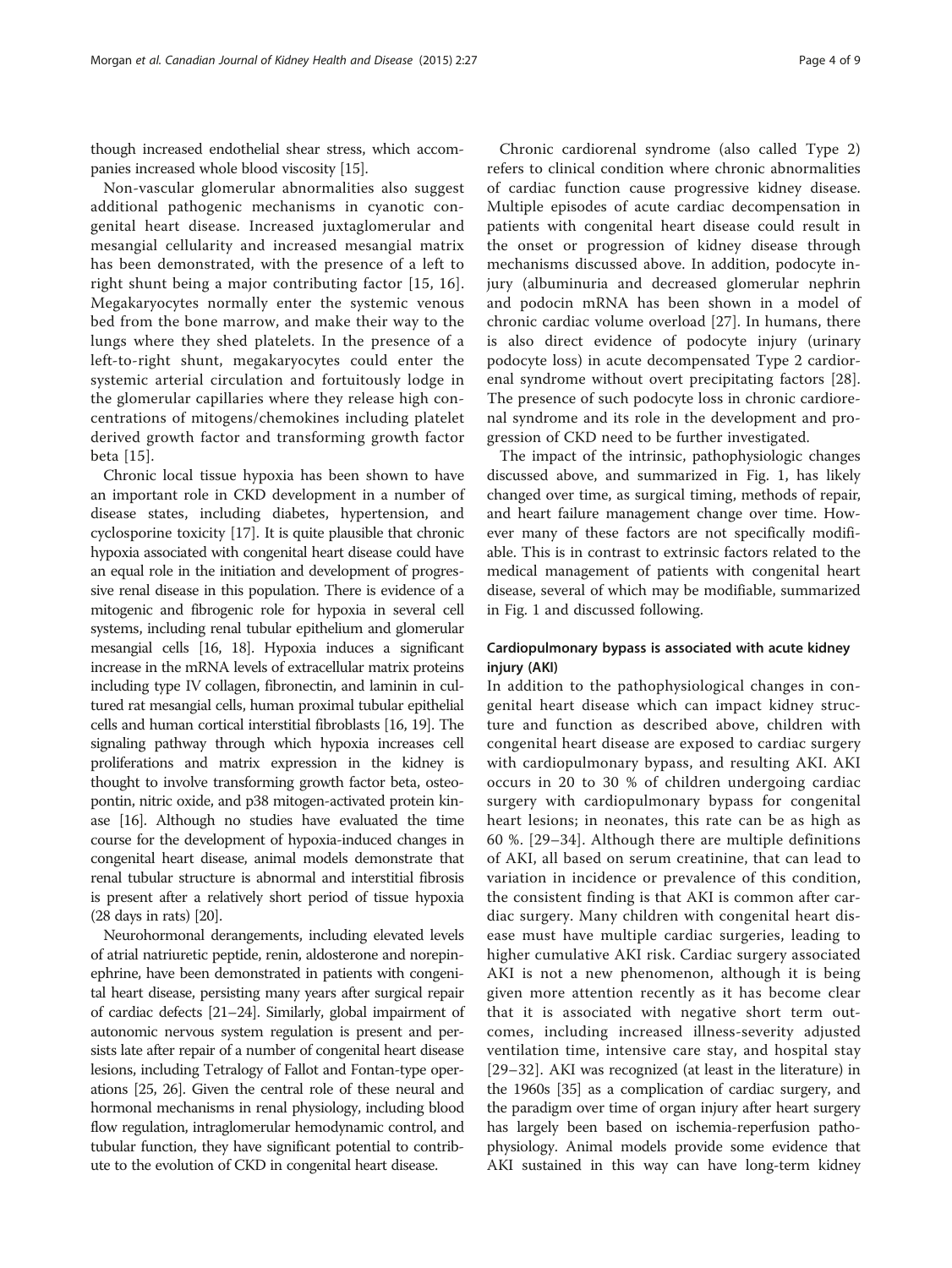consequences; after ischemia-reperfusion injury, cellular damage of the endothelial and tubular cells within the kidney leads to endothelial cell differentiation, impaired regenerative capacity, vascular dropout and tubulointerstitial fibrosis [\[36](#page-8-0)–[38\]](#page-8-0). Despite the significant time that has passed since the first open heart surgery on a "blue baby" in 1944, there has been a knowledge gap in understanding how AKI following cardiac surgery impacts the kidney long-term. As summarized further in this review, current evidence is beginning to close this gap.

## Drugs used in children with congenital heart disease are often nephrotoxic

Several drugs used frequently in the setting of congenital heart disease have known nephrotoxicity. One such class of drugs are angiotensin converting enzyme inhibitors, which are used to control blood pressure, balance single-ventricle circulations, and prevent pathologic ventricular remodeling. A recent retrospective study of 206 hospitalized neonates with congenital heart disease demonstrated a significant decrease in renal function (estimated creatinine clearance) while they were receiving angiotensin converting enzyme inhibitor; 42 % of patients had AKI (with 70 % of these being classified as renal failure by modified pRIFLE criteria) [[39](#page-8-0)]. As the authors acknowledge, this study was limited by its lack of control group, the confounding potential of interventions such as cardiopulmonary bypass and nephrotoxic contrast exposure, and progression of heart disease/failure as a possible explanation of their findings (vs. the effect of drug). Despite these limitations and because no substantial body of evidence supports angiotensin converting enzyme inhibitor use as beneficial in this population, the authors suggested limiting these nephrotoxic medication whenever possible. An additional retrospective review of 319 young children however demonstrated no increase risk of AKI with angiotensin converting enzyme inhibitor, even in combination with furosemide [[40](#page-8-0)]. In the context of this review, in the absence of stronger evidence including a randomized trial, it is difficult to generalize and apply this statement to all patients with congenital heart disease. However cautious use of angiotensin converting enzyme inhibitors with a goal of minimizing AKI is a reasonable, potentially beneficial, practice. The long-term renal effects of angiotensin converting enzyme inhibitors or AKI associated with their use in patients with congenital heart disease is unknown.

Other drugs with effects on the kidney used commonly in congenital heart disease which are possible modifiable risk factors for AKI (and therefore potentially CKD as discussed below) are non-steroidal anti-inflammatories and diuretics. Inappropriate use of loop diuretics may exacerbate renal hypoperfusion through vasodilatation and excessive diuresis resulting in worse outcomes. Moffett et al. demonstrated that the co-administration of furosemide is an independent risk factor for AKI in children receiving

angiotensin converting enzyme inhibitor after cardiac surgery [\[41\]](#page-8-0). In a recent systematic review evaluating loop diuretic use in established AKI, very low quality evidence showed that there may be an increase in mortality and need for dialysis with loop diuretics, however this is not specific to the congenital heart disease patient and the uncertainty of these effects was too large to make clear conclusions about clinical harm [[42](#page-8-0)]. There is nothing known regarding the long-term use of furosemide in congenital heart disease patients as it related to long-term renal outcome. Non-steroidal anti-inflammatories (eg. ketoraloc) are used for analgesia in children that undergo congenital heart repairs. Cyclo-oxygenase metabolites and prostaglandins play a significant role in regulating renal vascular tone and kidney function; pharmacological inhibition of these mediators by non-steroidal anti-inflammatories could produce deleterious effects leading to AKI. Several small, retrospective studies have demonstrated that ketorolac after congenital heart surgery is not been associated with a measurable difference in renal function in infants [[43](#page-8-0), [44](#page-8-0)] or after low-risk cardiac procedures in older children [[45](#page-8-0)]. A randomized trial has shown that short-term use of ketorolac after congenital heart surgery does not result in AKI, however AKI was not the primary outcome of the study and it was under-powered to detect this effect [[46](#page-8-0)]. Hence, definitive evidence regarding the role of this commonly used medication in AKI in people with congenital heart disease is lacking.

#### There is a transition from AKI to CKD

In adults, there is evidence that AKI is associated with the development or progression of CKD, in both cardiac surgery and non-cardiac populations. A recent metaanalysis has demonstrated that AKI in adults is associated with a 9-fold increased risk of developing CKD, and a 3-fold increased risk of developing end-stage kidney disease [[47\]](#page-8-0). A more specific meta-analysis of AKI associated with cardiopulmonary bypass in adults, evaluating prognosis, found increased long term mortality and stroke, but renal outcomes were not measured in a significant proportion of the studies [\[48](#page-8-0)]. In children, there is some retrospective data demonstrating AKI as a risk factor for CKD; Mammen et al. evaluated 126 critically ill children with AKI and demonstrated that at 1-3 years of follow-up, 10 % of children developed CKD (defined as estimated glomerular filtration rate (eGFR) < 60 mL/  $min/1.73$  m<sup>2</sup> or persistent albuminuria) [[49\]](#page-8-0). Forty-seven percent of children with a history of AKI were considered at risk of CKD (defined as eGFR of 60-90 mL/min/ 1.73 m<sup>2</sup>, hyperfiltration (eGFR >150 mL/min/1.73 m<sup>2</sup>), or hypertension). There are large, multicenter research studies currently underway, including our work, with primary aims of determining the risk of developing future CKD associated with AKI [[50](#page-8-0)].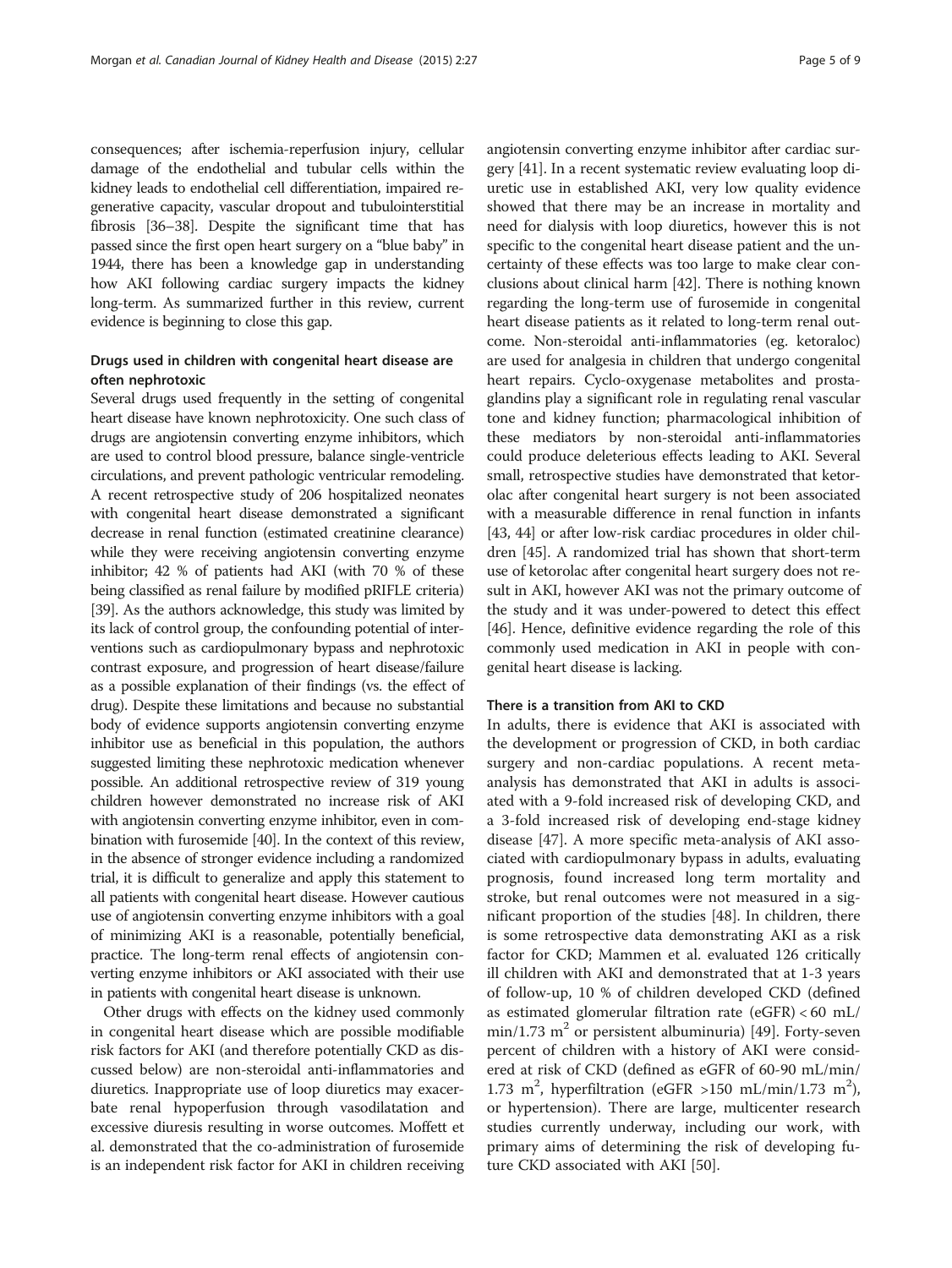As noted above, in the general population, AKI events have been associated quite strongly with CKD during follow up. Given that patients with congenital heart disease have a significant number of other factors with the potential to modify both renal injury and recovery (i.e. alterations in cardiac output, neurohormonal/ autonomic activation, and renal perfusion) they may have different, potentially increased, susceptibility to this AKI-to-CKD transition (Fig. [1\)](#page-2-0). The AKI-to-CKD transition is critical to understand in patients with congenital heart disease, as interventions to reduce AKI occurrence and complications after cardiac surgery could have impact on long-term renal outcomes in this cohort. Minimizing nephrotoxic drug exposure whenever possible is a rational approach to minimize AKI. Other interventions such as early peritoneal dialysis catheter placement [[51\]](#page-8-0) and renoprotective pharmacological agents need randomized studies powered to detect clinically relevant differences in outcome, first short-term outcome and then long-term outcome. For the most part, these studies do not currently exist [[52\]](#page-8-0). Integral to understanding the AKI to CKD transition in patients with congenital heart disease, there needs to be accurate diagnosis of AKI and early risk stratification of those who will go on to develop chronic disease (for targeting follow up). Although there has been a lot of work done in the last 10 years in biomarker discovery for the diagnosis of AKI in a variety of critical care populations including congenital heart disease, a major knowledge gap exists in biomarker use for identifying processes leading to CKD.

# CKD has been clearly demonstrated in patients with congenital heart disease

A number of older, small studies have suggested that renal dysfunction exists in adults with congenital heart disease. Aperia et al. demonstrated decreased GFR (by inulin clearance) in 5 out of 10 adults with Tetralogy of Fallot, a mean of 20 years post Blalock-Taussig shunt [[11\]](#page-7-0); mean GFR in these adults was 80 mls/min/1.73 m<sup>2</sup>. These results are in agreement with a small study by Dittrich et al. demonstrating that decreased GFR (by 24 h urinary creatinine clearance) was a common finding in long-standing cyanotic congenital heart disease [\[53](#page-8-0)]. In another cohort of young adults  $(n = 83)$ , Flanagan et al. demonstrated proteinuria, defined as ≥2+ (100 mg/ dL) on spot urinalysis, in one-third of cyanotic congenital heart disease patients. Risk of proteinuria was significantly higher than in an acyanotic control group with surgically corrected cyanotic congenital heart disease (Tetralogy of Fallot or transposition of the great vessels) [[54\]](#page-8-0). Reasons for differences between these groups were not explored in detail, particularly in relation to their early childhood course, prior surgical procedures, or concomitant medication use; however as expected, many

patients with cyanotic congenital heart disease had more complex heart disease. The hematocrit was not significantly different. Chronic glomerular injury as a prominent feature of cyanotic congenital heart disease has similarly been suggested by additional data demonstrating both an elevated albumin/creatinine ratio and an elevated protein/creatinine ratio in 38 % ( $n = 26$ ) of long-standing cyanotic congenital heart disease [\[53](#page-8-0)].

In addition to glomerular abnormalities as a prominent feature of the "nephropathy" associated with congenital heart disease, studies have also shown changes in renal tubular function. In a small study of 43 children with cyanotic and acyanotic congenital heart disease, Agras et al. found a significant increase in the fractional excretion of sodium and N-acetyl-B-D-glucosaminidase (used as a marker of proximal tubular damage) in children with cyanotic congenital heart disease [[55\]](#page-8-0). These markers of proximal tubular dysfunction and injury were also elevated in non-cyanotic congenital heart disease relative to controls, although to a lesser extent than in cyanotic congenital heart disease. A more recent study of 58 children with congenital heart disease (with healthy matched controls) confirmed similar findings [[56\]](#page-8-0). Of note, in both of these studies, the majority of children in this study were in lower risk congenital heart surgery classes (by Risk Adjustment for Congenital Heart Surgery 1), the duration of follow-up was not specified, and it was not clear if urine evaluations occurred before or after cardiac repair.

Recent data from a large, well designed study confirms the presence of CKD in patients with congenital heart disease [[57](#page-8-0)]. In 1102 adults with congenital heart disease (both cyanotic and non-cyanotic), half met GFR criteria for a diagnosis of CKD (41 % had an eGFR (by modification of diet in renal disease) between 60 and 89 ml/min/ 1.73 m<sup>2</sup> and 9 % had a GFR < 60 ml/min/1.73 m<sup>2</sup>); the risk of renal impairment was significantly higher in cyanotic patients [\[57](#page-8-0)]. When compared to the general population, the prevalence of significant renal impairment in this study was 18-fold higher in non-cyanotic and 35-fold higher in cyanotic congenital heart disease patients [\[57](#page-8-0)]. The study sample was patients seen at a tertiary care referral center for congenital heart disease with the first creatinine at referral used to estimate GFR and potentially including patients with acute cardiac decompensation, hence may not represent the general population of congenital heart disease. This study importantly demonstrated that it is not just those patients with cyanotic congenital heart disease that are at increased risk of CKD but also non-cyanotic, and changes occur fairly early in adulthood with a mean age at assessment of  $36 \pm 14$  years. Although CKD has been clearly demonstrated in patients with congenital heart disease, little else is known about its characteristics. This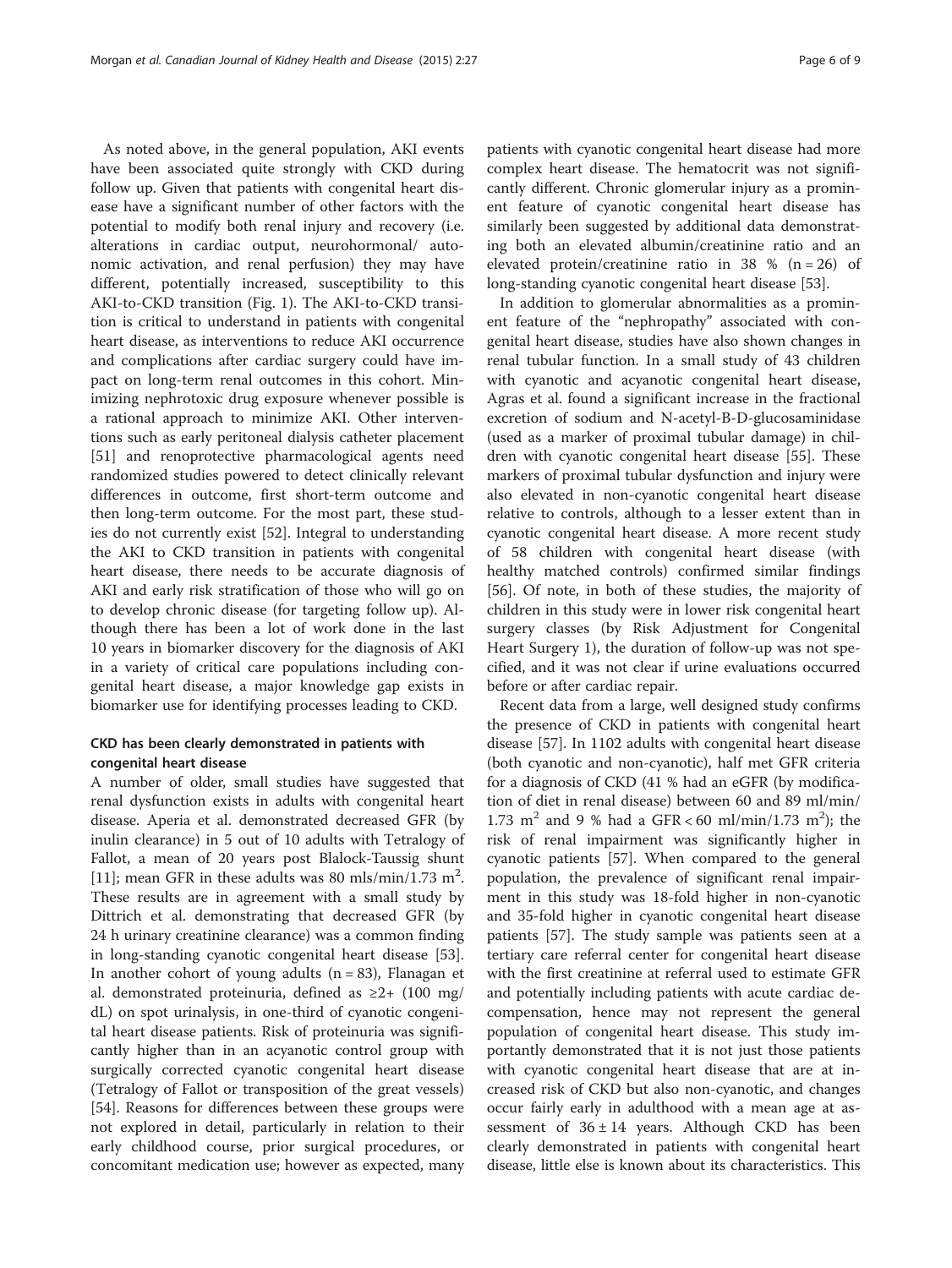cohort has a number of factors that could influence the development or progression of CKD, including common interventions for heart failure such as angiotensin converting enzyme inhibitors [\[58](#page-8-0)].

A number of investigators have tried to sort out the role of AKI after cardiac surgery in the development of CKD in patients with congenital heart disease. In one of the earliest studies to describe longer-term renal outcomes, Shaw et al. report various abnormalities in renal function in 6 out of 11 children with congenital heart disease 1 to 5 years after severe AKI (requiring dialysis). Abnormalities included not only low measured GFR (using radioisotope) in keeping with current CKD definition, but also elevated GFR reflecting hyperfiltration, a marker of early renal damage. Additional abnormalities were those of tubular proteinuria and urine concentrating abnormalities [[59](#page-8-0)]. Another more recent, but also small  $(n = 25)$ , study reported no features of CKD in surviving children treated with peritoneal dialysis after surgical correction of congenital heart anomalies at 5 years median follow up. Of note, however, hyperfiltration by eGFR was again common in these children (36 %) and the investigators did not measure albumin/creatinine ratio, an important measurement for current CKD definitions [[60](#page-8-0)].

# CKD in patients with congenital heart disease contributes to negative health outcomes

Although CKD contributes significantly to increase the risk of cardiovascular events and mortality in the general population [\[61\]](#page-8-0), there is not yet a clear understanding of the impact of CKD in patients with congenital heart disease. Young adults with congenital heart disease who have decreased GFR have lower survival than those with normal GFR [\[57](#page-8-0)]. This is not simply because they have lower heart function; there is a clear additional effect of renal impairment over that of functional class and systemic ventricular function [[57\]](#page-8-0). A population-based study in congenital heart disease patients surviving to > 65 years demonstrated that one of the most powerful predictors of mortality was CKD; the mortality risk associated with CKD was larger than that associated with cancer, heart failure, myocardial infarction, or diabetes [[62](#page-8-0)]. A weakness in this data was ascertainment of CKD by ICD-9 coding (a method which was not rigorously validated) and hence, a very low prevalence of CKD. The mechanism for increased cardiovascular disease in patients with CKD appears to be due in part to an increased burden of cardiovascular risk factors and to the impact of accumulation of these risk factors over time.

Children with CKD have subclinical manifestations of vascular disease, including atherosclerosis with intimal plaque, multi-vessel calcification and arteriosclerosis [\[63](#page-8-0)]. Young adults with childhood onset CKD have increased coronary artery calcification and increased carotid intima-

media thickness [\[63, 64](#page-8-0)]. Endothelial dysfunction is present in CKD, which is associated with hypertension, left ventricle hypertrophy, and increased cardiovascular disease events such as myocardial infarction [\[65](#page-8-0)–[67\]](#page-8-0). The extent of vascular change is associated with the number of risk factors, their intensity, and exposure duration [[68](#page-8-0)–[70](#page-8-0)]. Thus, CKDassociated cardiovascular disease pathogenesis in children appears to begin early in life with exposure to the atherogenic milieu of CKD, speaking to the potential importance of early CKD detection and identifying risk factors of child CKD development. Given the large negative impact of CKD on health outcomes in the general population and the child's potentially long life time to accumulate risk, CKD development in children with congenital heart disease could place them at high risk for future cardiovascular disease.

# Conclusions

Patients with congenital heart disease should be recognized as a population at risk of developing CKD. The pathophysiology in congenital heart disease can lead to changes in structure and function of the kidney. In addition, the presence of congenital heart disease concomitantly places patients at risk of exposure to factors that cause AKI, including cardiopulmonary bypass and nephrotoxins. Although limited, the current epidemiological evidence suggests that renal dysfunction and CKD occur in patients with congenital heart disease with higher frequency than the general population and are detectable early in follow-up (i.e. during childhood). Despite a relatively young age, the best evidence suggests that approximately 30 to 50 % of adult patients with congenital heart disease have significantly impaired renal function. The risk of CKD is higher with cyanotic congenital heart disease but it is also present with noncyanotic congenital heart disease. Many questions still need to be answered, highlighted in this review: As many patients with congenital heart disease are now undergoing reparative (not just palliative) correction and earlier in life, will the risk of CKD stay the same over time? What extent does AKI play a role in CKD in patients with congenital heart disease? Does changing / modernization of intensive care management over time lead to a change in AKI incidence and hence change in CKD? How much CKD is related to modifiable drug exposure? How can we predict which patients with congenital heart disease will get CKD? What do we do to identify, prevent and follow cardiovascular risk in these patients?

Longer-term studies with strong methodology are almost non-existent, although they are in process and the results will fill significant knowledge gaps. There are currently no clear guidelines for clinicians in terms of renal assessment in the long term follow up after cardiac surgery in childhood, yet this population represents one in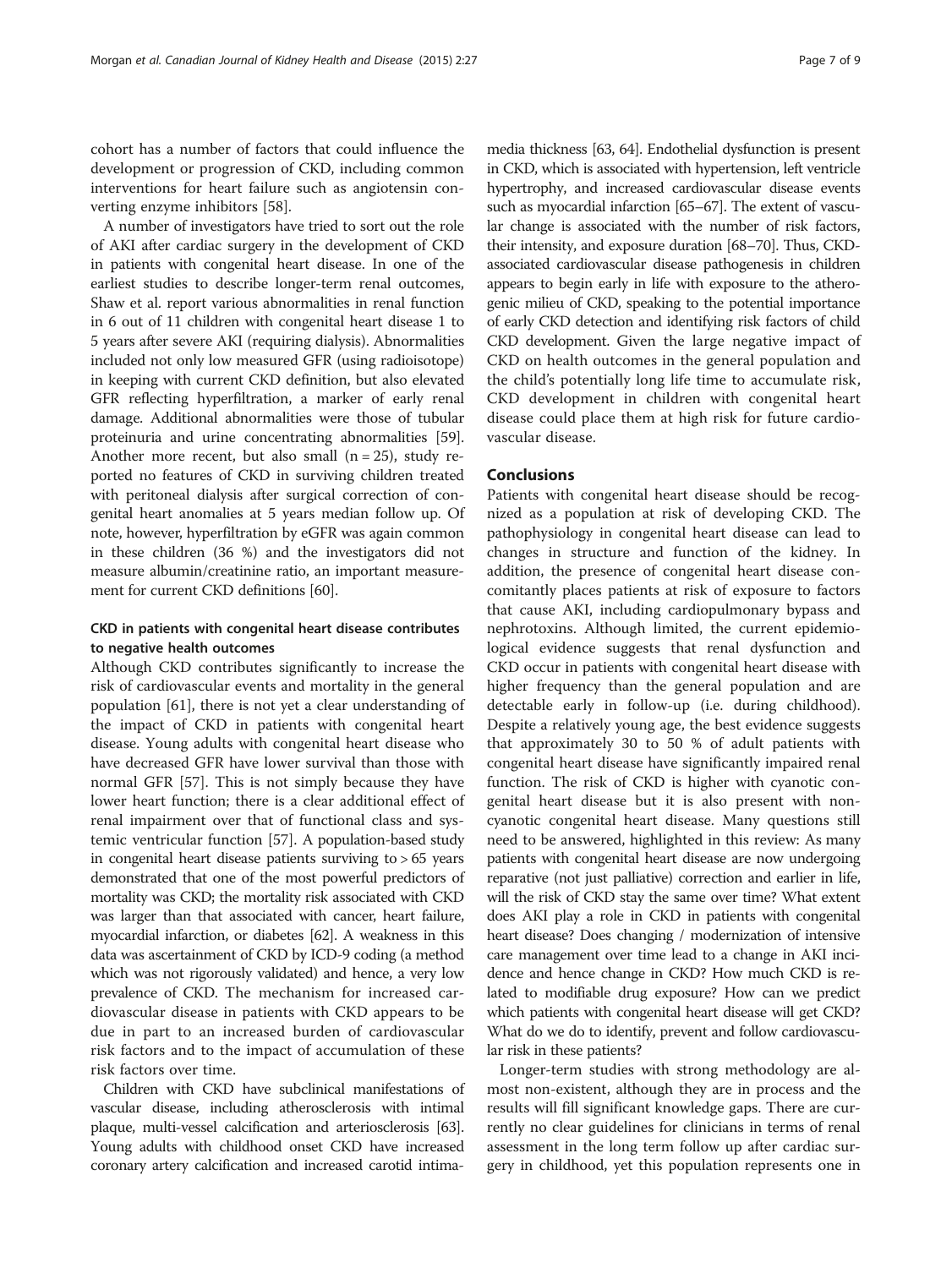<span id="page-7-0"></span>whom long-term primary and secondary prevention strategies to reduce CKD occurrence and CKD progression could be instituted to significantly change outcomes. Although there are no guidelines, the sum of the data suggests that patients with congenital heart disease should be followed from an early age for the development of CKD; there is an opportunity to mitigate CKD progression and negative renal outcomes by instituting universally accepted interventions including stringent blood pressure control and treatment of proteinuria. Ongoing generation, synthesis, and translation of evidence in this area are critically important, as the population of adult survivors of congenital heart disease expands.

#### Abbreviations

AKI: Acute kidney injury; CKD: Chronic kidney disease; eGFR: Estimated glomerular filtration rate; GFR: Glomerular filtration rate.

#### Competing interests

None of the authors have any conflict of interest, either real or perceived, financial or non-financial.

#### Authors' contributions

Catherine Morgan wrote the first draft of the manuscript and no honorarium, grant, or other form of payment was given to anyone to produce the manuscript. All authors have made substantive intellectual contributions to this manuscript and meet the following criteria: 1) Substantive contribution to conception 2) Drafting the article or revising it critically for important intellectual content 3) Final approval of the version to be published. Each author listed on the manuscript has seen and approved the submission of this version of the manuscript and takes full responsibility for the manuscript.

#### Author details

<sup>1</sup> Division of Nephrology, Department of Pediatrics, 4-557 Edmonton Clinic Health Academy, 11405 - 87 Avenue, Edmonton, AB T6G 1C9, Canada. <sup>2</sup> Division of Cardiac Surgery, Department of Medicine, 4A7.C Mazankowski Heart Institute, 8440 - 112 Street, Edmonton, AB T6G 2B7, Canada. <sup>3</sup>Division of Pediatric Critical Care, Department of Pediatrics, 4-548 Edmonton Clinic Health Academy, 11405 - 87 Avenue, Edmonton, AB T6G 1C9, Canada.

#### Received: 25 February 2015 Accepted: 9 July 2015 Published online: 11 August 2015

#### References

- 1. Marelli AJ, Mackie AS, Ionescu-Ittu R, Rahme E, Pilote L. Congenital heart disease in the general population: changing prevalence and age distribution. Circulation. 2007;1152:163–72.
- 2. Billett J, Cowie MR, Gatzoulis MA, Vonder Muhll IF, Majeed A. Comorbidity, healthcare utilisation and process of care measures in patients with congenital heart disease in the UK: cross-sectional, population-based study with case-control analysis. Heart. 2008;949:1194–9.
- 3. Mackie AS, Pilote L, Ionescu-Ittu R, Rahme E, Marelli AJ. Health care resource utilization in adults with congenital heart disease. Am J Cardiol. 2007;996:839–43.
- 4. Gorodetskaya I, Zenios S, McCulloch CE, Bostrom A, Hsu CY, Bindman AB, et al. Health-related quality of life and estimates of utility in chronic kidney disease. Kidney Int. 2005;686:2801–8.
- 5. Pichon A, Connes P, Quidu P, Marchant D, Brunet J, Levy BI, et al. Acetazolamide and chronic hypoxia: effects on haemorheology and pulmonary haemodynamics. Eur Respir J. 2012;406:1401–9.
- 6. Cordina RL, Celermajer DS. Chronic cyanosis and vascular function: implications for patients with cyanotic congenital heart disease. Cardiol Young. 2010;203:242–53.
- 7. DeFilippis AP, Law K, Curtin S, Eckman JR. Blood is thicker than water: the management of hyperviscosity in adults with cyanotic heart disease. Cardiol Rev. 2007;151:31–4.
- 8. Nashat FS, Portal RW. The effects of changes in haematocrit on renal function. J Physiol. 1933;1967:513–22.
- 9. Passwell J, Orda S, Modan M, Shem-Tov A, Aladjem A, Boichis H. Abnormal renal functions in cyanotic congential heart disease. Arch Dis Child. 1976;5110:803–5.
- 10. Burlet A, Drukker A, Guignard JP. Renal function in cyanotic congenital heart disease. Nephron. 1999;813:296–300.
- 11. Aperia A, Bjarke B, Broberger O, Thoren C. Renal function in Fallot's tetralogy. Acta Paediatr Scand. 1974;633:398–404.
- 12. Shankland SJ, Ly H, Thai K, Scholey JW. Increased glomerular capillary pressure alters glomerular cytokine expression. Circ Res. 1994;755:844–53.
- 13. Blantz RC, Gabbai FB. Glomerular hemodynamics in pathophysiologic conditions. Am J Hypertens. 1989;211(Pt 2):208S–12.
- 14. Spear GS. Glomerular alterations in cyanotic congenital heart disease. Bull Johns Hopkins Hosp. 1960;106:347–67.
- 15. Perloff JK, Latta H, Barsotti P. Pathogenesis of the glomerular abnormality in cyanotic congenital heart disease. Am J Cardiol. 2000;8611:1198–204.
- 16. Sahai A, Mei C, Schrier RW, Tannen RL. Mechanisms of chronic hypoxia-induced renal cell growth. Kidney Int. 1999;564:1277–81.
- 17. Fine LG, Orphanides C, Norman JT. Progressive renal disease: the chronic hypoxia hypothesis. Kidney Int Suppl. 1998;65:S74–8.
- 18. Sahai A, Mei C, Pattison TA, Tannen RL. Chronic hypoxia induces proliferation of cultured mesangial cells: role of calcium and protein kinase C. Am J Physiol. 1997;2736(Pt 2):F954–60.
- 19. Kim SB, Kang SA, Park JS, Lee JS, Hong CD. Effects of hypoxia on the extracellular matrix production of cultured rat mesangial cells. Nephron. 1996;722:275–80.
- 20. Truong LD, Farhood A, Tasby J, Gillum D. Experimental chronic renal ischemia: morphologic and immunologic studies. Kidney Int. 1992;416:1676–89.
- 21. Ohuchi H, Takasugi H, Ohashi H, Yamada O, Watanabe K, Yagihara T, et al. Abnormalities of neurohormonal and cardiac autonomic nervous activities relate poorly to functional status in fontan patients. Circulation. 2004;11017:2601–8.
- 22. Lang RE, Unger T, Ganten D, Weil J, Bidlingmaier F, Dohlemann D. Alpha atrial natriuretic peptide concentrations in plasma of children with congenital heart and pulmonary diseases. Br Med J (Clin Res Ed). 1985;2916504:1241.
- 23. Ross RD, Daniels SR, Schwartz DC, Hannon DW, Shukla R, Kaplan S. Plasma norepinephrine levels in infants and children with congestive heart failure. Am J Cardiol. 1987;598:911–4.
- 24. Tulevski II, Groenink M, van Der Wall EE, van Veldhuisen DJ, Boomsma F, Stoker J, et al. Increased brain and atrial natriuretic peptides in patients with chronic right ventricular pressure overload: correlation between plasma neurohormones and right ventricular dysfunction. Heart. 2001;861:27–30.
- 25. Davos CH, Davlouros PA, Wensel R, Francis D, Davies LC, Kilner PJ, et al. Global impairment of cardiac autonomic nervous activity late after repair of tetralogy of Fallot. Circulation. 2002;10612 Suppl 1: 69-75.
- 26. Davos CH, Francis DP, Leenarts MF, Yap SC, Li W, Davlouros PA, et al. Global impairment of cardiac autonomic nervous activity late after the Fontan operation. Circulation. 2003;108 Suppl 1:II180–5.
- 27. Rafiq K, Noma T, Fujisawa Y, Ishihara Y, Arai Y, Nabi AH, et al. Renal sympathetic denervation suppresses de novo podocyte injury and albuminuria in rats with aortic regurgitation. Circulation. 2012;12511:1402–13.
- 28. Le Jemtel TH, Rajapreyar I, Selby MG, Payne B, Barnidge DR, Milic N, et al. Direct evidence of podocyte damage in cardiorenal syndrome type 2: preliminary evidence. Cardiorenal Med. 2015;52:125–34.
- 29. Toth R, Breuer T, Cserep Z, Lex D, Fazekas L, Sapi E, et al. Acute kidney injury is associated with higher morbidity and resource utilization in pediatric patients undergoing heart surgery. Ann Thorac Surg. 2012;936:1984–90.
- 30. Parikh CR, Devarajan P, Zappitelli M, Sint K, Thiessen-Philbrook H, Li S, et al. Postoperative Biomarkers Predict Acute Kidney Injury and Poor Outcomes after Pediatric Cardiac Surgery. J Am Soc Nephrol. 2011;229:1737–47.
- 31. Li S, Krawczeski CD, Zappitelli M, Devarajan P, Thiessen-Philbrook H, Coca SG, et al. Incidence, risk factors, and outcomes of acute kidney injury after pediatric cardiac surgery: a prospective multicenter study. Crit Care Med. 2011;396:1493–9.
- 32. Morgan CJ, Zappitelli M, Robertson CM, Alton GY, Sauve RS, Joffe AR, et al. Risk factors for and outcomes of acute kidney injury in neonates undergoing complex cardiac surgery. J Pediatr. 2013;1621:120–7.